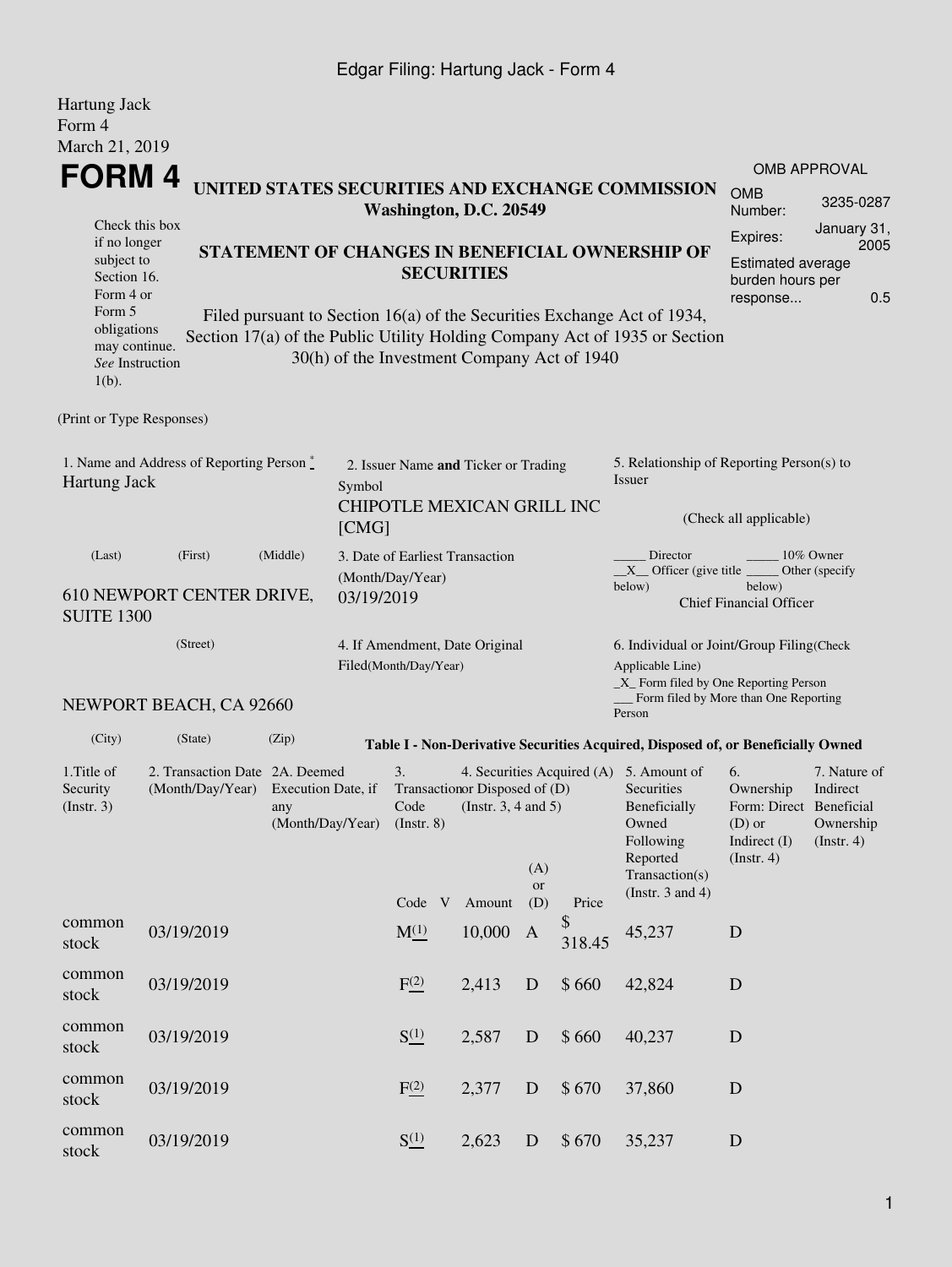#### Edgar Filing: Hartung Jack - Form 4

|                |   | by       |
|----------------|---|----------|
| $\Omega$<br>υJ | - | children |
|                |   | (3)      |
|                |   |          |

Reminder: Report on a separate line for each class of securities beneficially owned directly or indirectly.

**Persons who respond to the collection of information contained in this form are not required to respond unless the form displays a currently valid OMB control number.** SEC 1474 (9-02)

#### **Table II - Derivative Securities Acquired, Disposed of, or Beneficially Owned (***e.g.***, puts, calls, warrants, options, convertible securities)**

| 1. Title of  | $\overline{2}$ . | 3. Transaction Date 3A. Deemed |                    | 4.                           |            | 5. Number of    | 6. Date Exercisable and |            | 7. Title and Amount   |               |
|--------------|------------------|--------------------------------|--------------------|------------------------------|------------|-----------------|-------------------------|------------|-----------------------|---------------|
| Derivative   | Conversion       | (Month/Day/Year)               | Execution Date, if | <b>TransactionDerivative</b> |            |                 | <b>Expiration Date</b>  |            | of Underlying         |               |
| Security     | or Exercise      |                                | any                | Code                         | Securities |                 | (Month/Day/Year)        |            | Securities            |               |
| (Insert. 3)  | Price of         |                                | (Month/Day/Year)   | $($ Instr. $8)$              |            | Acquired $(A)$  |                         |            | (Instr. $3$ and $4$ ) |               |
|              | Derivative       |                                |                    |                              |            | or Disposed of  |                         |            |                       |               |
|              | Security         |                                |                    |                              | (D)        |                 |                         |            |                       |               |
|              |                  |                                |                    |                              |            | (Instr. $3, 4,$ |                         |            |                       |               |
|              |                  |                                |                    |                              | and $5)$   |                 |                         |            |                       |               |
|              |                  |                                |                    |                              |            |                 |                         |            |                       | Amount        |
|              |                  |                                |                    |                              |            |                 | Date                    | Expiration | Title                 | <sub>or</sub> |
|              |                  |                                |                    |                              |            |                 | Exercisable             | Date       |                       | Number        |
|              |                  |                                |                    | Code $V(A)$                  |            | (D)             |                         |            |                       | of Shares     |
| 2013         |                  |                                |                    |                              |            |                 |                         |            | common                |               |
|              | \$318.45         | 03/19/2019                     |                    | $M^{(1)}$                    |            | 10,000          | 02/07/2015 02/07/2020   |            |                       | 10,000        |
| <b>SOSAR</b> |                  |                                |                    |                              |            |                 |                         |            | stock                 |               |

## **Reporting Owners**

| <b>Reporting Owner Name / Address</b>                                           | <b>Relationships</b> |              |                                |       |  |  |  |  |
|---------------------------------------------------------------------------------|----------------------|--------------|--------------------------------|-------|--|--|--|--|
|                                                                                 | Director             | $10\%$ Owner | Officer                        | Other |  |  |  |  |
| Hartung Jack<br>610 NEWPORT CENTER DRIVE, SUITE 1300<br>NEWPORT BEACH, CA 92660 |                      |              | <b>Chief Financial Officer</b> |       |  |  |  |  |
| 85.                                                                             |                      |              |                                |       |  |  |  |  |

## **Signatures**

 /s/ Michael McGawn, attorney-in-fact 03/21/2019

\*\*Signature of Reporting Person Date

# **Explanation of Responses:**

**\*** If the form is filed by more than one reporting person, *see* Instruction 4(b)(v).

**\*\*** Intentional misstatements or omissions of facts constitute Federal Criminal Violations. *See* 18 U.S.C. 1001 and 15 U.S.C. 78ff(a).

(1) These stock appreciation right exercise and sales were executed under the terms of a Sales Plan intended to comply with Rule 10b5-1 under the Securities and Exchange Act of 1934, as amended.

**(2)** Consists of shares of common stock retained by Chipotle to satisfy the reporting person's tax obligation upon exercise of the stock appreciation right.